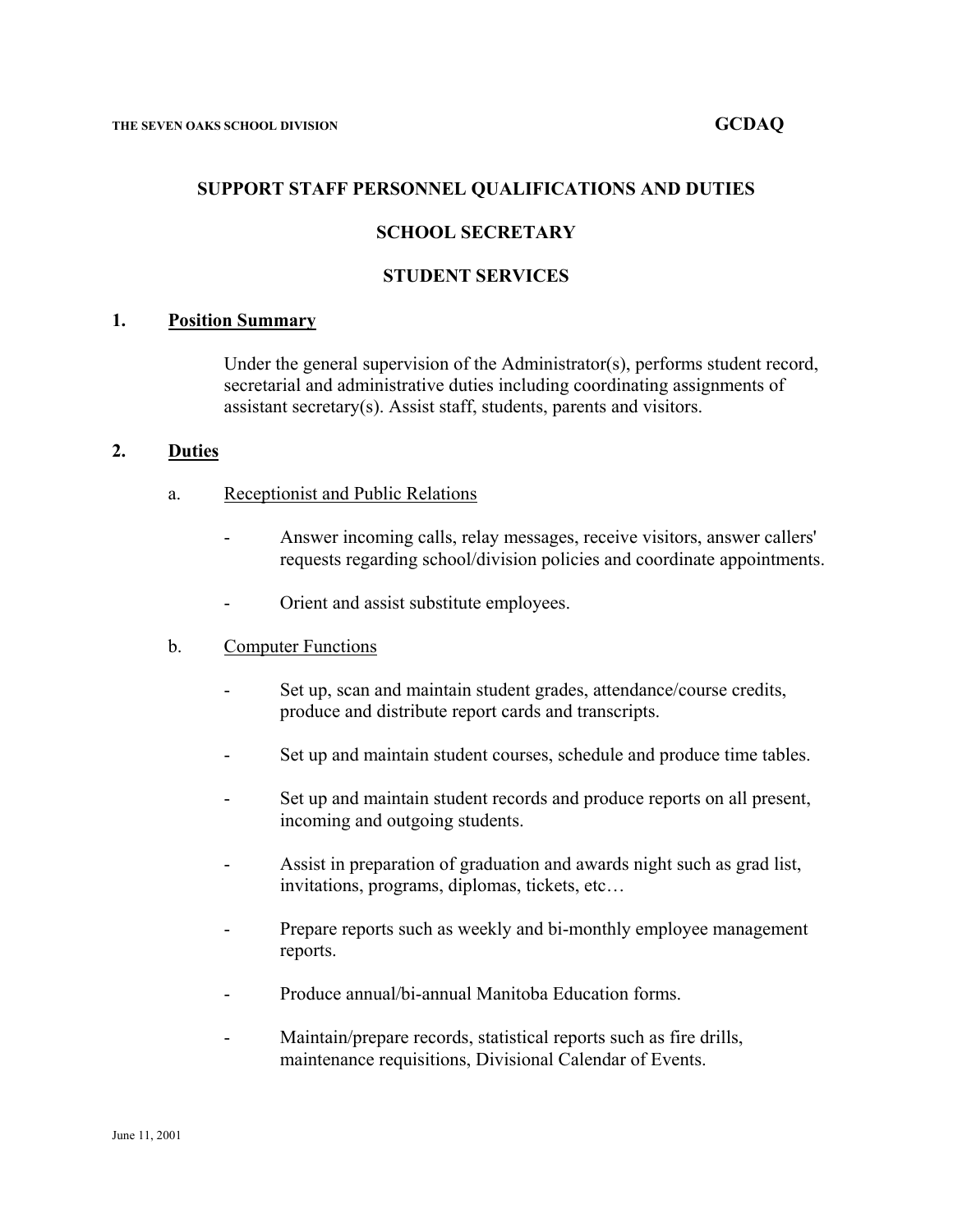### **2. Duties**

# b. Computer Functions

Word process items such as: compose routine correspondence, Child Guidance referrals, memos, letters, exams, newsletters, teacher evaluations, student and teacher information handbooks.

# c. Attendance/Call back

- Receive calls from parents on absent students, record and scan student attendance. Prepare and send attendance letters.
- Record reason for absence on student attendance form and advise teacher.
- Issue late slips and record names of students leaving school.

# d. Office Management

- Train and direct assistant secretary $(s)$ .
- Organize and maintain office files.
- Open, sort and direct incoming mail.
- Order, maintain and distribute supplies, stamps, bus tickets/passes.
- Assess problem and call when machines need servicing.
- e. Inventory
	- Organize and maintain detailed records of school inventory such as all equipment, office machines, paper and office supplies.
	- Record data in computer.
	- Run inventory reports for insurance audit purposes.
- f. Other Duties
	- Coordinate clerical aspects of events such as application for transportation, field trips, registration, teas, concerts, etc.

# **2. Duties**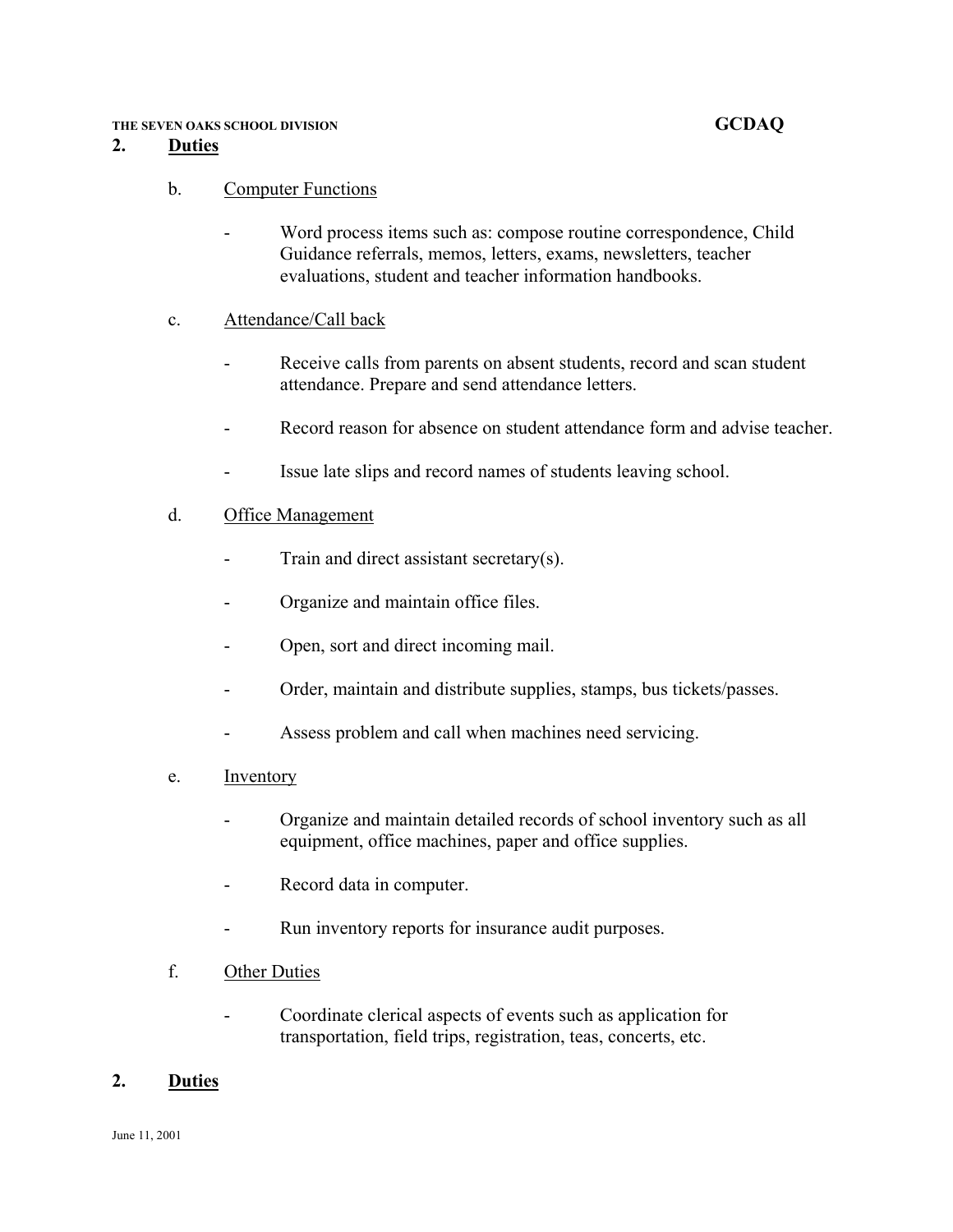- f. Other Duties
	- Supervise students in the office area in the absence of the Administrator(s).
	- Record and transcribe meeting minutes.
	- Attend to emergent needs of students in absence of Administrator(s).
	- Operate PA system.
	- Photocopy.
	- Assist staff with office equipment and distribution of keys.
	- Coordinate and schedule parent teacher interviews.

# **3. Education**

.

- Grade XII
- 1 year Administrative Assistant Course or equivalent to attain knowledge of wordprocessing, keyboarding, basic accounting
- Typing 60 wpm.
- Use of office equipment such as computer, calculator, photocopier and fax machine.

# **4. Experience**

- 2 to 3 years previous experience, plus 2 years on-the-job training which includes in-house computer training.

# **5. Physical Demands**

- Intense visual and mental concentration, eye strain from computer and sitting for long periods of time.
- Unpack office supplies, as required.

# **6. Working Conditions**

- Exposure to noise and frequent interruptions with conflicting demands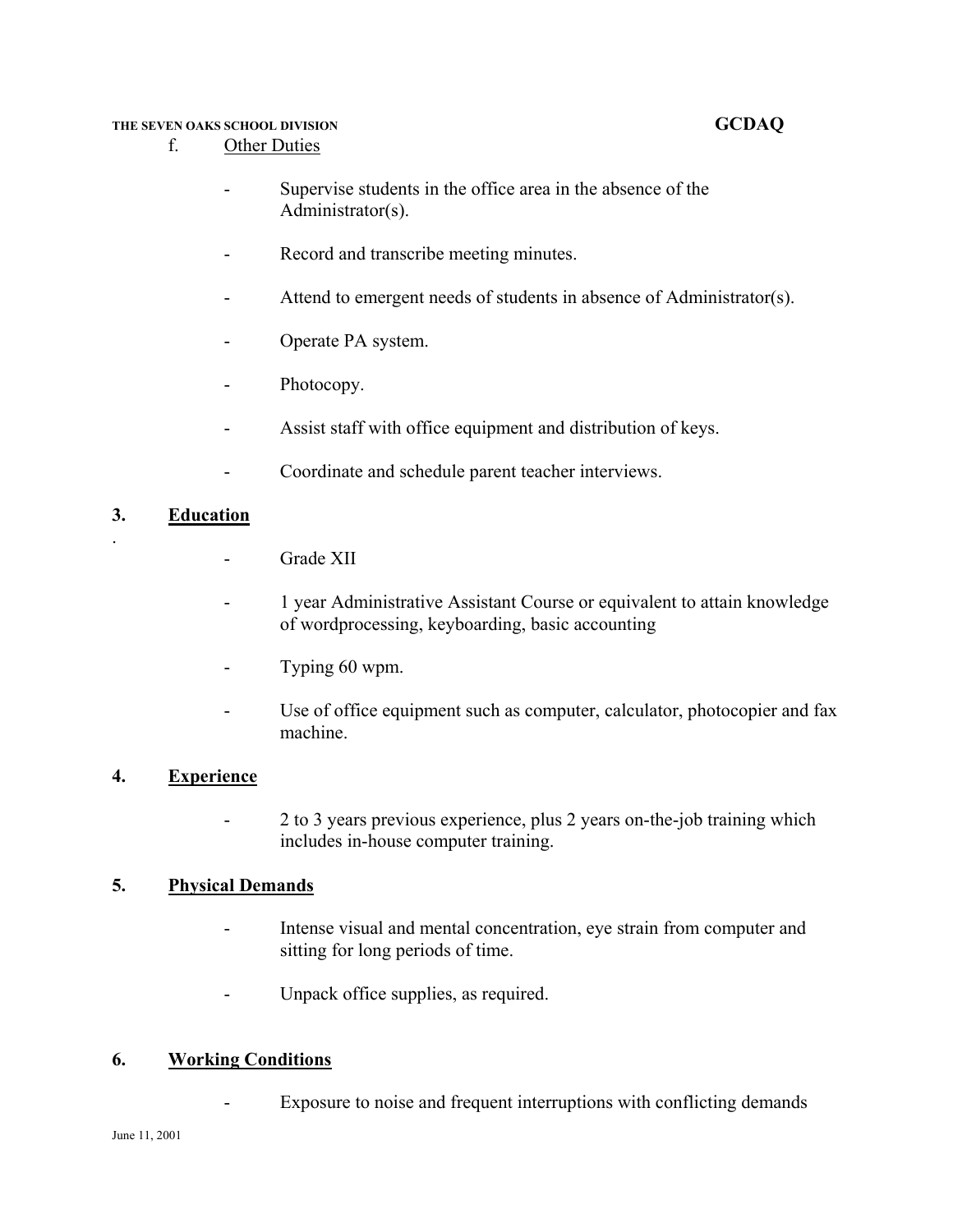and deadlines.

- Occasional after-hour attendance at educational seminars.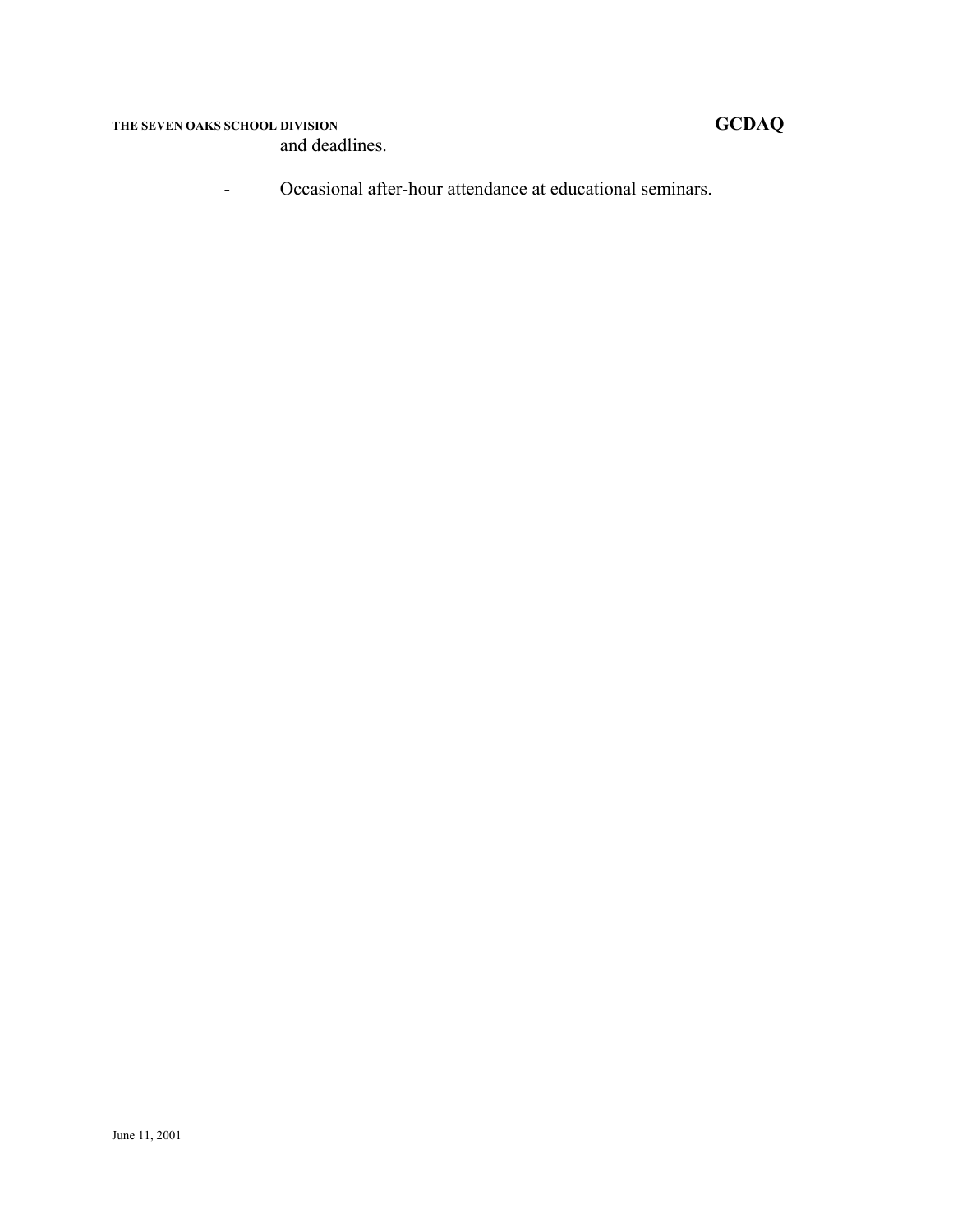### **ATTACHMENT**

# **SCHOOL SECRETARY - STUDENT SERVICES May Perform Some Of The Duties of School Secretary - Purchasing/Accounting**

# **2. Duties**

#### b. Computer Functions

- Set up and maintain school operating budget and school fund accounts, write cheques, journal entries, vouchers, receipts and prepare bank deposits, GST rebates and reimbursement claims.
- Reconcile cash receipts, cash disbursements and bank statements.
- Prepare purchase orders, maintain files, cross-check packing slips against purchase orders, check for correct charges, have invoices approved for payment by supervisor.
- Assist in preparation of graduation and awards night such as grad list, invitations, programs, diplomas, tickets, etc…
- Prepare reports such as weekly and bi-monthly employee management reports.
- Maintain/prepare records, statistical reports such as fire drills, maintenance requisitions, Divisional Calendar of Events
- Word process items such as: compose routine correspondence, Child Guidance referrals, memos, letters, exams, newsletters, teacher evaluations, student and teacher information handbooks.
- f. Other Duties
	- Coordinate clerical aspects of events such as: application for transportation, field trips, registration, teas, concerts, etc.
	- Supervise students in the office area in the absence of the Administrator(s).
	- Attend to emergent needs of students in absence of Administrator(s).
	- Assist staff with office equipment and distribution of keys.